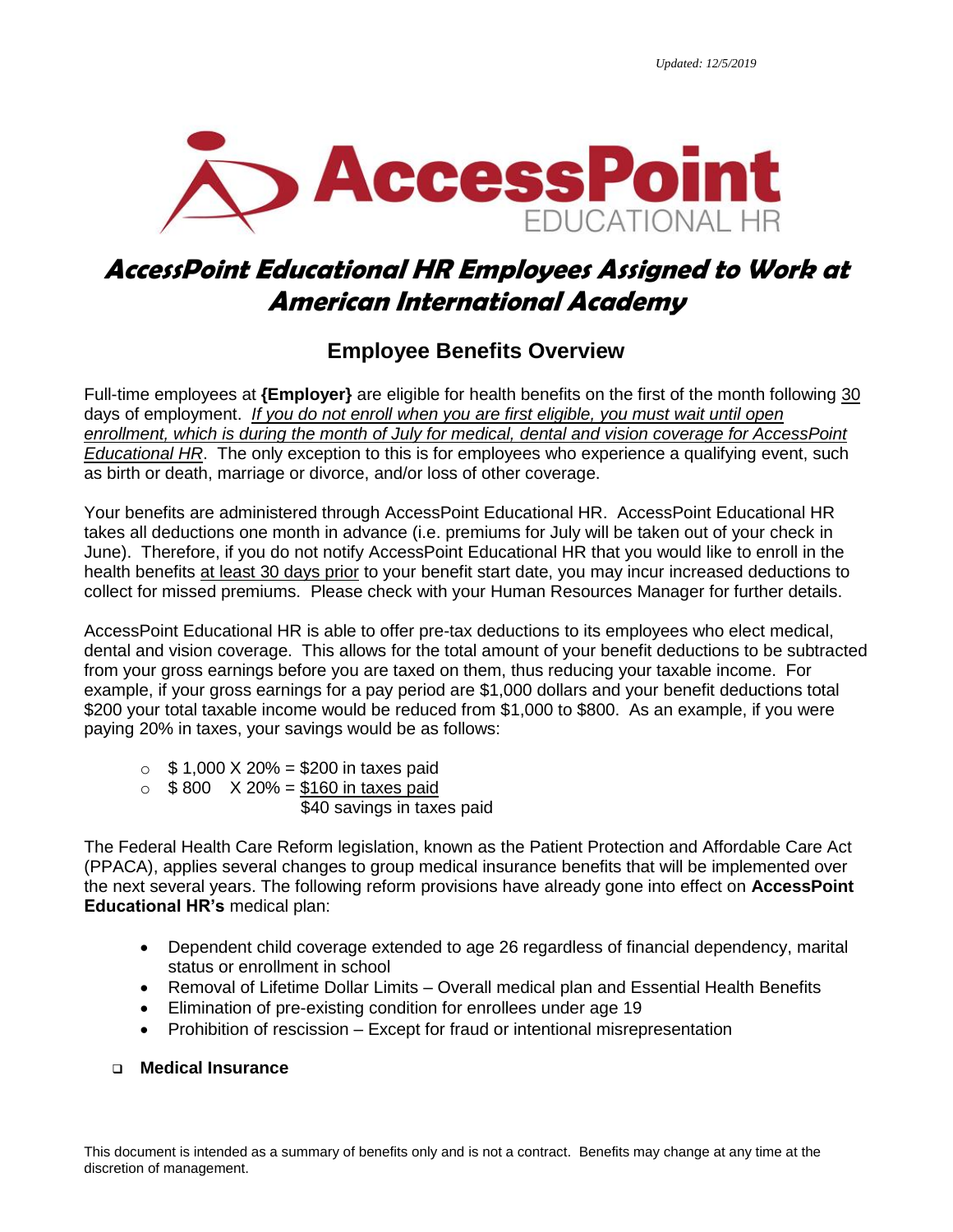**Blue Cross Blue Shield / Blue Care Network** is available for all full-time employees on the first of the month following 30 days of employment.

AccessPoint Educational HR offers five (5) health care plan options with online enrollment through EverythingBenefits. Below is an approximate per month cost – all final costs for medical plans can be found on the EverythingBenefits website.

| <b>Estimated Medical</b><br>& Prescription Drug<br><b>Monthly Premiums:</b> | <b>Blue Cross</b><br><b>Blue Shield</b><br><b>Simply Blue</b><br>\$500 | <b>Blue</b><br><b>Cross</b><br><b>Blue</b><br><b>Shield</b><br><b>Simply</b><br><b>Blue</b><br>\$1,500 | <b>Blue</b><br>Care<br><b>Network</b><br><b>HMO</b><br>\$500 | <b>Blue</b><br><b>Care</b><br><b>Network</b><br><b>HMO</b><br>\$1,000 | <b>Blue</b><br><b>Care</b><br><b>Network</b><br><b>HSA</b><br><b>HMO</b><br>\$3,000 | <b>HSA</b><br><b>Contribution</b> |
|-----------------------------------------------------------------------------|------------------------------------------------------------------------|--------------------------------------------------------------------------------------------------------|--------------------------------------------------------------|-----------------------------------------------------------------------|-------------------------------------------------------------------------------------|-----------------------------------|
| Employee                                                                    | \$279.13                                                               | \$209.76                                                                                               | \$140.32                                                     | \$108.05                                                              | \$44.12                                                                             | \$50/month                        |
| 2-Party                                                                     | \$720.51                                                               | \$554.02                                                                                               | \$387.38                                                     | \$309.91                                                              | \$81.69                                                                             | \$50/month                        |
| Family                                                                      | \$900.39                                                               | \$692.29                                                                                               | \$483.99                                                     | \$387.17                                                              | \$51.37                                                                             | \$100/month                       |
| Monthly Taxes and<br>Fees                                                   | Included in rates                                                      |                                                                                                        |                                                              |                                                                       |                                                                                     |                                   |

### ❑ **Dental Insurance**

Guardian Dental - Optimal is available for all full-time employees on the first of the month following 30 days of employment. The cost for this coverage is as follows:

| <b>Status</b>         | <b>Employee Cost per Month</b> |  |
|-----------------------|--------------------------------|--|
| Single                | \$13.00                        |  |
| Employee + Spouse     | \$26.26                        |  |
| Employee + Child(ren) | \$26.74                        |  |
| Family                | \$41.30                        |  |
|                       |                                |  |

Website: [www.Guardiananytime.com](http://www.guardiananytime.com/)

Guardian Dental - Value is available for all full-time employees on the first of the month following 30 days of employment. The cost for this coverage is as follows:

| <b>Status</b>         | <b>Employee Cost per Month</b> |
|-----------------------|--------------------------------|
| Single                | \$0.00                         |
| Employee + Spouse     | \$0.00                         |
| Employee + Child(ren) | \$0.00                         |
| Family                | \$4.86                         |
| .                     | . .<br>. .                     |

Website: [www.Guardiananytime.com](http://www.guardiananytime.com/)

#### ❑ **Vision Insurance**

Guardian Vision VSP Signature is available for all full-time employees on the first of the month following 30 days of employment. The cost for this coverage is as follows:

| Status            | <b>Employee Cost per Month</b> |  |  |
|-------------------|--------------------------------|--|--|
| Single            | \$0.00                         |  |  |
| Employee + Spouse | \$0.00                         |  |  |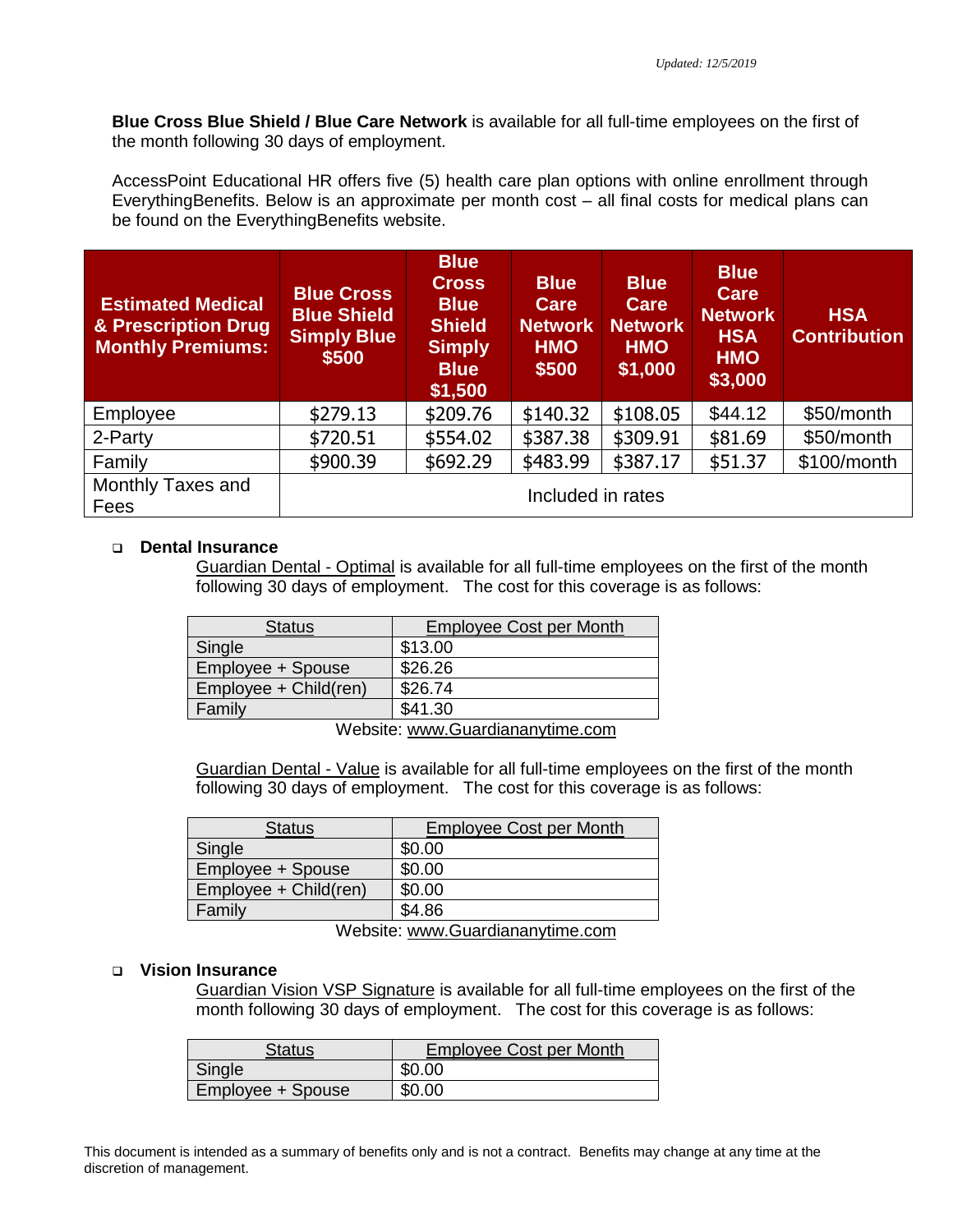| Employee + Child(ren) | \$0.00 |
|-----------------------|--------|
| Family                | \$0.00 |
| .                     |        |

Website: [www.Guardiananytime.com](http://www.guardiananytime.com/)

### ❑ **Voluntary Short-Term Disability**

All full-time employees are eligible to purchase short-term disability coverage through Guardian. Short-term disability will cover the employee on the  $1<sup>st</sup>$  day that the employee misses work due to a non-work related injury, or on the 8th day that the employee has missed work due to illness. Short-Term Disability coverage pays 60% of average earnings, up to \$500.00 per week.

# ❑ **Voluntary Long-Term Disability**

All full-time employees are eligible to purchase long-term disability coverage through Guardian. Long-term disability will cover the employee on the  $180<sup>th</sup>$  day that the employee misses work due to a non-work related injury or illness. Long-term disability coverage pays 60% of average earnings up to \$5,000 per month. Benefits continue while you are disabled up to Social Security Normal Retirement Age.

# ❑ **Voluntary Life Insurance**

AccessPoint Educational HR offers voluntary life insurance through Guardian. Voluntary life insurance is available for the employee, employee's spouse and/or children. The employee is responsible for 100% of the cost of voluntary life insurance. Voluntary life insurance is agerated. Please see the provided chart for more information.

# ❑ **Employer Paid Life Insurance**

AccessPoint Educational HR offers \$20,000 employer paid life insurance through Guardian, for the employee. Additional voluntary coverage for the employee, employee's spouse and/or child(ren) is also available. The employee is responsible for 100% of the cost of voluntary life insurance. Voluntary life insurance is age-rated. Please see the provided chart for more information.

#### ❑ **Flexible Spending/Health Savings Accounts**

All Full-Time AccessPoint Educational HR employees are eligible to participate in either a Medical Flexible Spending Account or a Health Savings Account, depending on which health plan you choose. All Full-Time employees are eligible for a Dependent Care Spending Account. These benefits are available when the employee has reached his/her eligibility date for health care benefits. These benefits allows employees to set aside pre-tax dollars for medical care and/or dependent care expenses. Please see the Flexible Spending Account enrollment packet for more detailed information.

#### ❑ **401(k) Retirement Plan**

Employees who are at least 18 years of age are eligible to participate in the 401(k) through Slavic 401(k) monthly following 30 days of continuous employment. A Summary Plan Description is available upon request. If you wish to obtain more information prior to becoming eligible, you can visit Slavic's website at, [www.slavic401k.com](http://www.slavic401k.com/) or call (800) 356-3009.

#### ❑ **Hospital Indemnity**

Full-Time staff are eligible to participate in Hospital Indemnity Coverage. Guardian Hospital Indemnity Insurance supplements your medical plan— no matter what type of other coverage you have. Guardian pays you cash benefits for hospital admissions and hospital stays. Cash benefits are paid directly to you — you decide how to use them. Costs are outlined in the Guardian Summary Packet.

This document is intended as a summary of benefits only and is not a contract. Benefits may change at any time at the discretion of management.